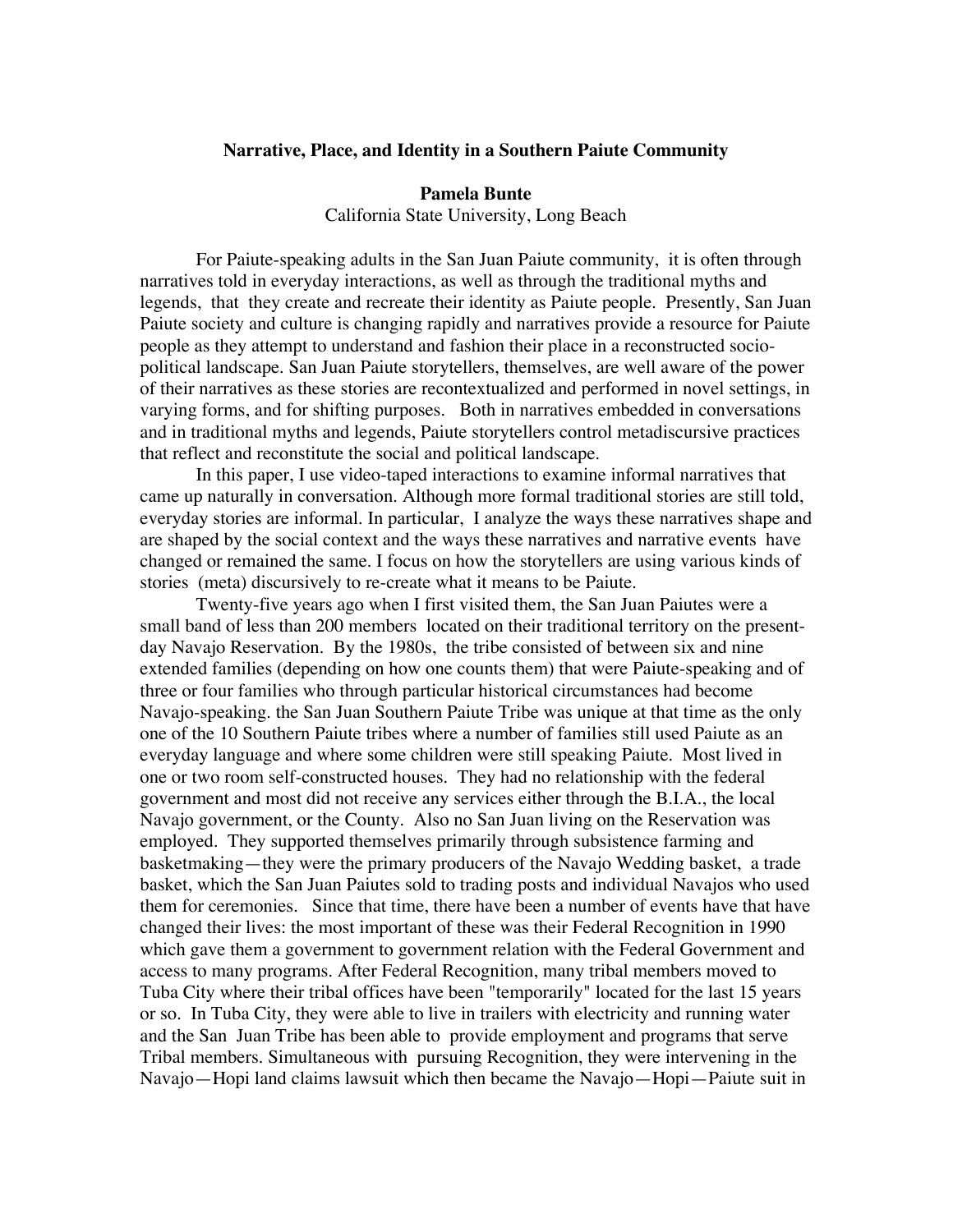1983 . Their goal was to gain title to at least a part of their traditional lands. In 2000, this goal came a little closer when the Paiute Tribe signed a land treaty with the Navajo Tribe which would give them a small reservation of their own. Today in 2006, they are still working to have Congress put their land into trust, i.e., a reservation and, so, are on the verge of finally being able to develop their land—including the simple construction of houses with modern services on their traditional land.

Although the physical and social context has changed a great deal, some things have remained the same –stories, especially informal stories, were in the past and are still a major form of entertainment and instruction when people get together. The telling of stories is important in itself and Paiutes expect that events that happen to them will get turned into stories. Stories often deal with what the storyteller observed, heard, or did, and often lead to multiple participation in a storytelling event itself. Children listen to these stories and sometimes try to participate. Generally, this participation is encouraged. The changing context has not made them perceive themselves as less Paiute. But it has meant that they have to work at making sense of their changing experiences, especially in terms of constructing and reconstructing their identity. Narratives, especially co-produced informal narratives, provide Paiutes with a metadiscursive resource to do just that. In the stories that follow we see various approaches that Paiutes are using. One of them has to do with linking Paiute life ways, morality, and history to places in the physical landscape. And a second has to do with using humor to contrast Paiute and non- Paiute identity.

Places are of great importance to most Paiutes, especially the ones who remember living on their traditional land—most Paiute-speaking families have only moved to Tuba City in the last 10 years and some still live there or have livestalk and visit daily. Their traditional territory as a whole is made sacred by myth time events that are said to have taken place there. Also, Paiute ritual activity that takes place in and around homesites makes all Paiute homesites (extant or not), as well as other kinds of places, sacred. <sup>1</sup> Proximity to a place where Paiutes once lived or traveled invariably produces narratives about something that happened at that place.

In this example, we were on a pinyon nut gathering trip in an area near Paiute Canyon and I asked one Paiute woman, Na'aintsits  $Wun<sub>l</sub>$ <sup>2</sup> to tell me about pinyon picking; however, when her 31 months old grandson, Shushuuxats, who had followed me, began to repeat her phrases, she refocused the interaction to include him as a conarrator. The interaction, which follows, provides a demonstration of how Paiutes socialize a very young child to be a storyteller. Note that as soon as she realizes that he is trying to participate, she pauses (one time for six seconds) after speaking and turns and looks at him, waiting for him to repeat. He, then, turns towards me and repeats her utterance:

**Example 1.** [sh=Shushuuxats; nw= Na'aintsits Wun; and pb=Pam Bunte. The first initials refer to the speaker; the initials following t he dash refer to the addressee. Italicized segments in the original and translation translation mean that the segment was originally in English.]: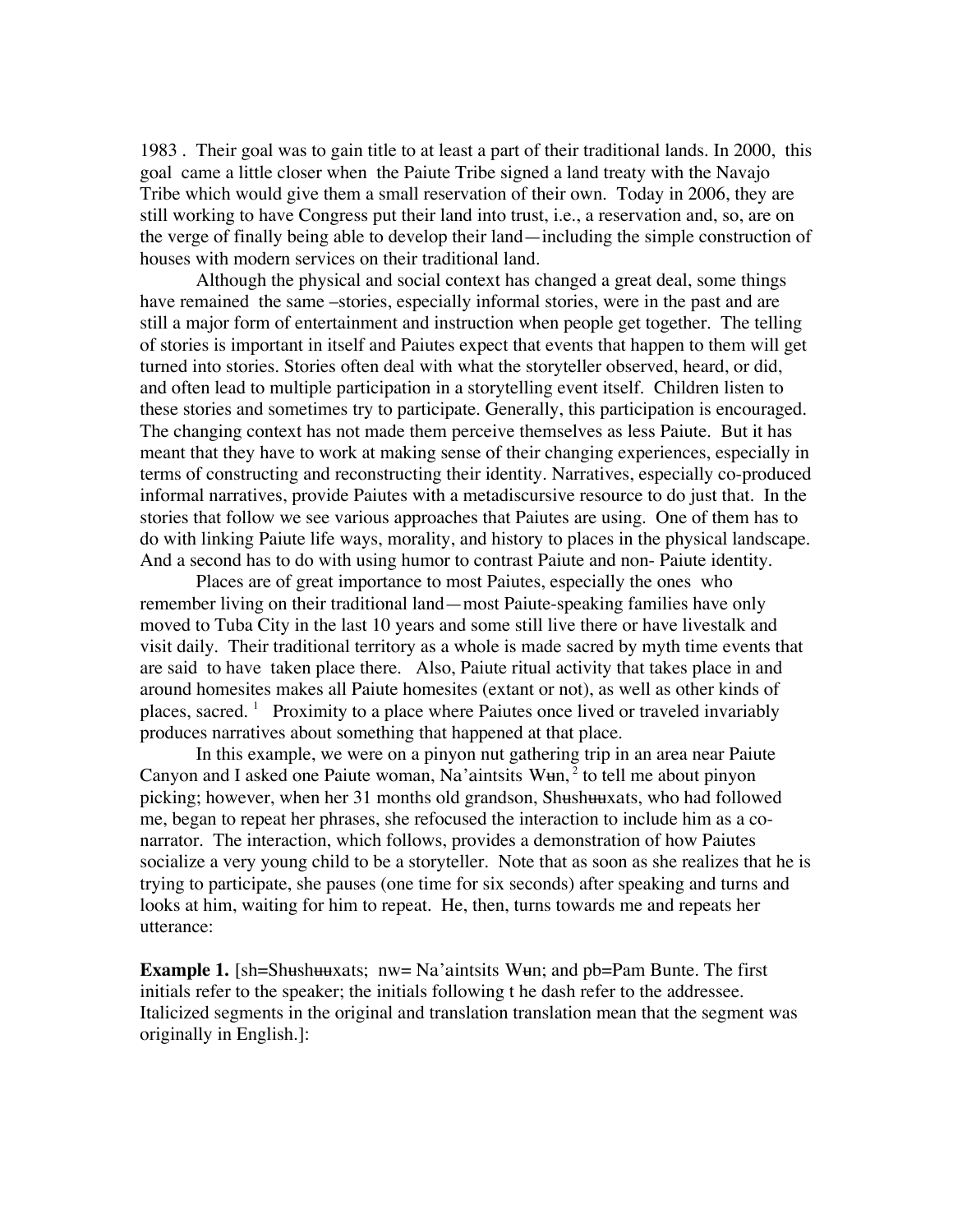|              | nw--pb n <del>u</del> 'av t <del>u</del> vwachøai. <sup>3</sup><br>I'm gathering pinyons. $(1)^4$                                                                                                       |
|--------------|---------------------------------------------------------------------------------------------------------------------------------------------------------------------------------------------------------|
|              | nw--pb nu'av tuvwachøaiyu'm kaxutsing'wa. =<br>I'm gathering pinyons with my grandson.                                                                                                                  |
| background]. | pb--nw = um hmm = [Shushuuxats softly repeating tuvwacho ay 'gathering pinyons' in                                                                                                                      |
| nw--pb       | $=$ ichu auv ar'ai $=$<br>Now, it is this.                                                                                                                                                              |
| sh--pb       | $=$ tuvwach $\phi$ ay. $=$<br>gathering pinyons.                                                                                                                                                        |
| nw--pb       | tuvwachoai'yum,<br>(1)<br>we're pinyon gathering,                                                                                                                                                       |
| nw--pb       | tukavatsiaka'am ichu tuvay. (1)<br>we're about to eat these pinyons.                                                                                                                                    |
|              | tunkamais tøm tukat'a ich. $(1)$<br>tunkamar.<br>(1)<br>It tastes good in the wintertime when you eat these. They taste good.                                                                           |
|              | shakaih kunanax, (1)<br>When they cook [them] in the fire,                                                                                                                                              |
| nw--pb/sh    | manikay paninax, $=$<br>they move them around in the pan,                                                                                                                                               |
| pb--nw       | =unga=<br>yes.                                                                                                                                                                                          |
| nw--pb/sh    | =kumixamap, popcornip'ani, sha'akaih. tunkamay.<br><b><i>øavimakw</i></b><br>$t$ we kamay. $=$<br>like corn, popcorn, when they cook [them]. They taste good.<br>With salt on them,<br>they taste good. |
| sh--nw       | $=$ [turns and looks at pb] popcorn $\phi$ avi [gə gə] (.0)<br><i>popcorn</i> salt [?]                                                                                                                  |

nw--sh u'ung. unikay tukamar iinch. [turns and looks at Shushuuxats] (3)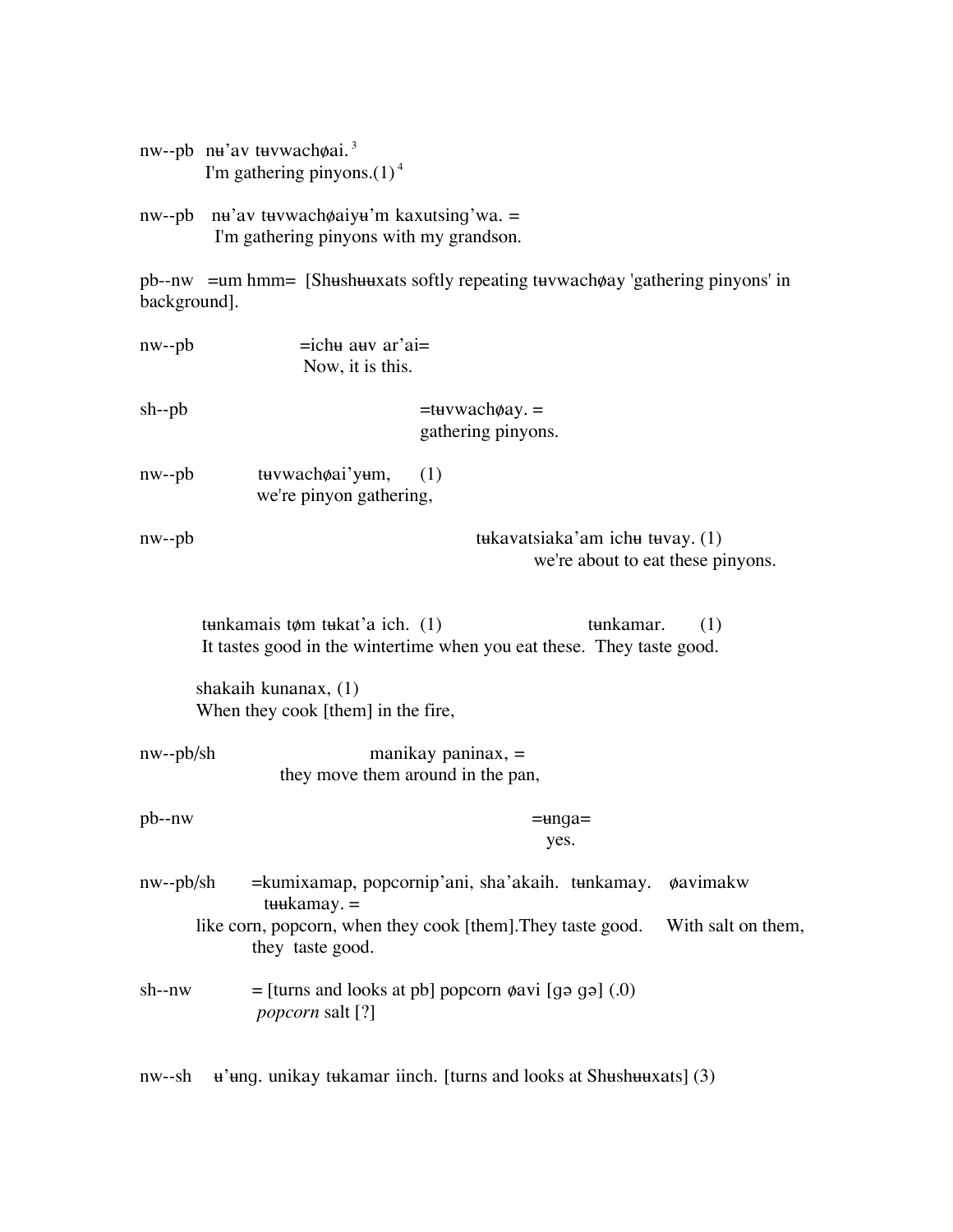Yes. This tastes good.

| sh--nw     | [turns and looks at pb] turkamay iich                                                                                                             | This tastes good.                  |                                    |                    |
|------------|---------------------------------------------------------------------------------------------------------------------------------------------------|------------------------------------|------------------------------------|--------------------|
|            | nw--sh auviakan u auviakan u tukavani. [turns and looks at Shushuuxats] (6)<br>Now, I'm going to eat it. [bites pinyon]                           |                                    |                                    |                    |
| sh--nw     |                                                                                                                                                   | [turns and faces pb] auv tukavani. | Now $[I]'$ m going to eat $[it]$ . |                    |
|            | $nw-pb/\nsh$ ichura. ichura. num, tukavaniam ichu nunai ch $\phi$ akain (1)<br>This. This. We, we will eat this one that I picked                 |                                    |                                    |                    |
|            | kaivaxavachu tuvapaxavachu. (.0)<br>in the mountains in the pinyon area.                                                                          |                                    |                                    |                    |
|            | рнр'aniak uruh.(0) piaxaipнаv, kaxukaipнаv pнра//nika'//am anipн.<br>This is the way. My late mother, my late grandmother used to do it this way. |                                    |                                    |                    |
| $sh-nw/pb$ |                                                                                                                                                   | $\frac{\pi}{3}$                    |                                    | iits<br>This, this |
|            | nw-pb/sh chøapuaka'am up'ani h//ani//xa. (.0)<br>That's how they used to pick them.                                                               |                                    |                                    |                    |
| sh-nw/pb   | $\frac{1}{p\mu p}}$ iits (.0)<br>[?the way?] this                                                                                                 |                                    |                                    |                    |
|            | $nw-sh/pb$ tømøøngutukanup ara'ay. =<br>It used to always be in the winter.                                                                       |                                    |                                    |                    |
|            | sh-nw/pb $=$ $k$ $+$ p $+$<br>ii $(0)$<br>? [?the way?] this                                                                                      |                                    |                                    |                    |
| nw-pb      | inaku ampaxaiyuk ampaxay ukwa aipats. (.0).<br>This boy is talking about it.                                                                      |                                    |                                    |                    |
|            | tuutuniayaku. tuniavat'atuak ara'a, nanakuts. (1.5)<br>It's a good story. He will tell about it, when he's all grown up.                          |                                    |                                    |                    |
| nw--sh     | aingu', kaxutsin. (.0)<br>Say [that], Grandson.                                                                                                   |                                    |                                    |                    |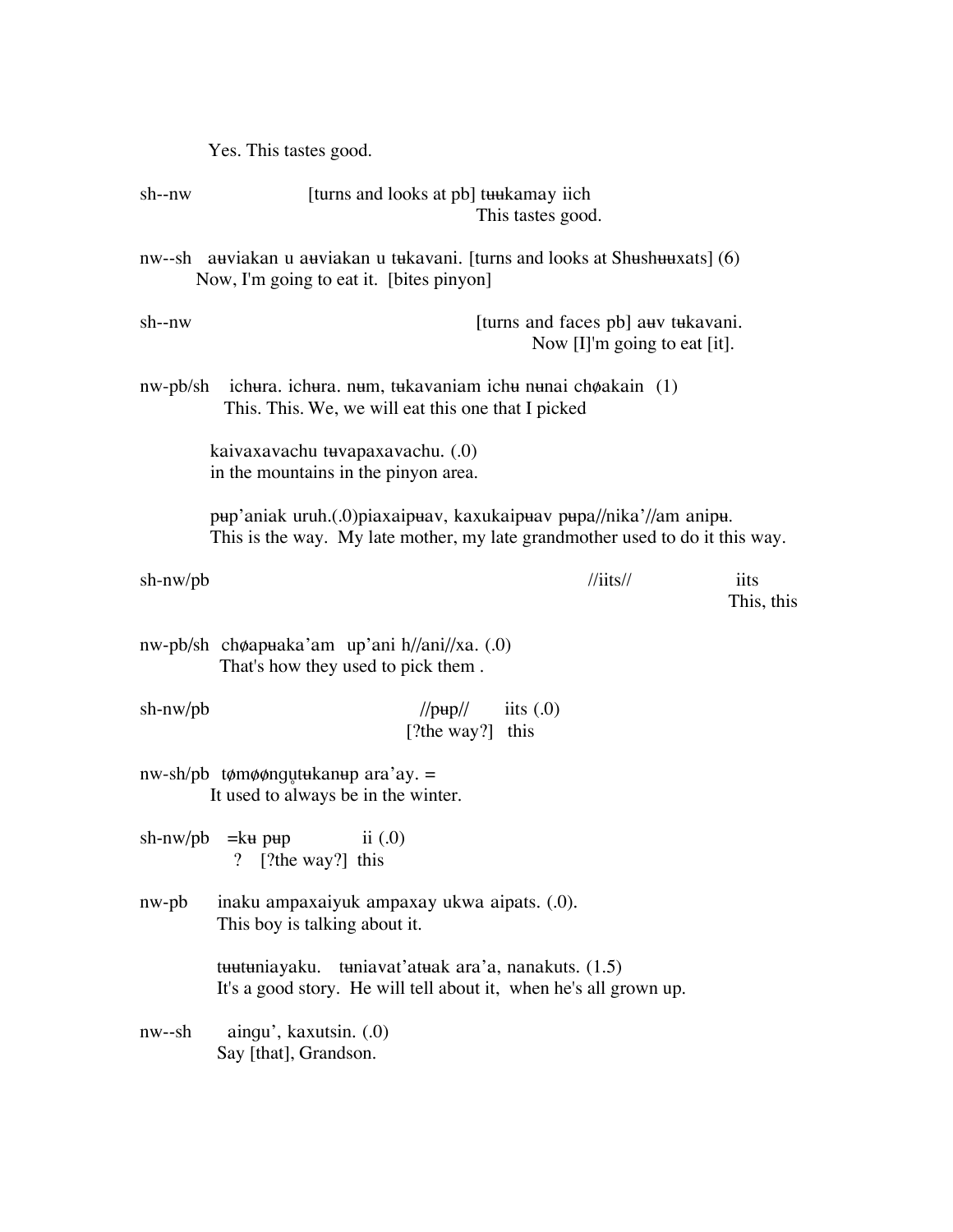| sh-nw     | Hunh? $(0)$                               |                                                     |                                       |
|-----------|-------------------------------------------|-----------------------------------------------------|---------------------------------------|
| nw--sh    | aingu' kaxutsin.<br>Say [that], grandson. | (1)                                                 |                                       |
| $nw$ – pb |                                           | inaku tuniavant. $(0)$<br>He is going tell about it |                                       |
| $nw - sh$ |                                           |                                                     | $\mu$ 'ung ingu'. $(0)$<br>Say "yes." |
| $sh-nw$   | unqa<br>Yes.                              |                                                     |                                       |
| $nw - sh$ | um huh<br>[agreeing]                      |                                                     |                                       |

Na'aintsits Wun's statements in the example above implies that Shushuuxats's cultural prowess and his present participation in the storytelling has made this story part of his identity. In fact, she links his present performance with his continued ability to tell this story "when he is all grown up" and indeed his identity as Paiute is indexically related to this and other stories he will tell. Na'aintsits Wun also retroactively frames the description of pinyon gathering as a story. Although while she doing the describing no one may have thought of it that way, now that she has constructing the interaction as a story it is a story. Notice too that although place is not highlighted in this narrative Na'aintsits Wun in her story says that the place where she picked the pinyon nut that she is eating is "kaivaxavachu tuvapaxavachu" 'in the pinyon gathering mountains'—where we were sitting at the moment. In fact, we were very near some historic pinyon gathering camps that i had been taken to several years previously—probably where Na'aintsits Wun's late mother and grandmother stayed. Place actually played a large part in the way this narrative developed.

Although it happens less predictably, such a narrative may also be told when a place is simply mentioned in conversation. For example, Kaamp, his cousin Wasimpul, and Wasimpul's mother, Ani, were preparing and eating dinner around Wasimpul's kitchen table in Tuba City one evening in July 1999. Kaamp had been doing most of the talking on various topics while Wasimpul was fixing and serving dinner. When Wasimpul sat down Kaamp mentioned that another cousin had seen some tents in an area near the modern day town of Page. Page is near a place important to San Juan Paiutes called nuvaxarur 'wild sheep mesa' in Paiute. At that point, Ani, who had up to this time been providing only encouragement in the form of minimal responses to Kaamp, began with the story introducer "*uvai uvaiyuruh*" 'then' to begin tell the story.

**Example 2.** [Kaamp = k; Wasimpul = w; Ani = a]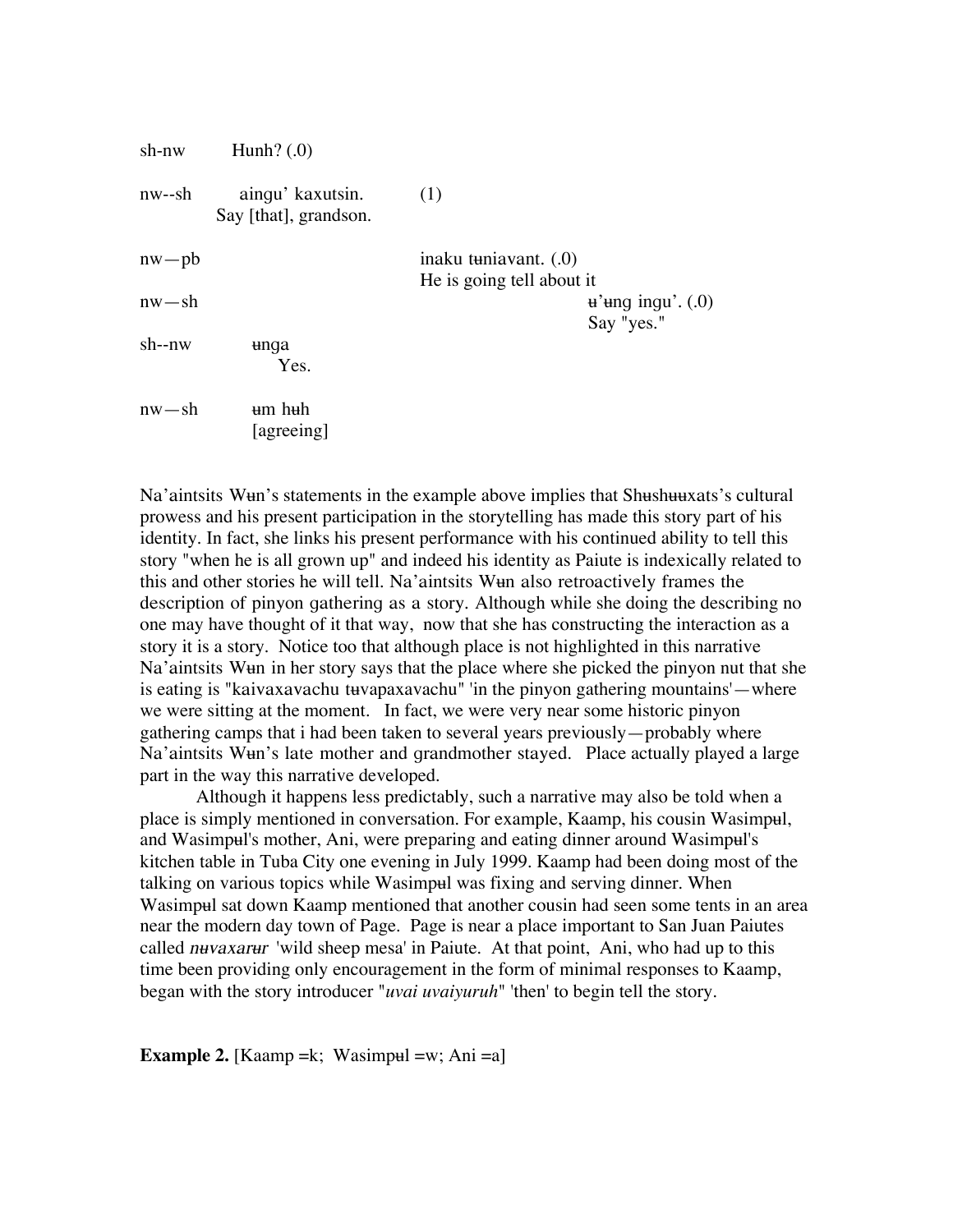a: uvai uvaiyuruh navaiyurokwa'ang kaap kaivayuxwichuxw uruh uvai Then it was he sang a protection song by those hills

Wasimpul then asked several questions trying to find out if it was a song she knew.

- w: axani kaapuxa? what song did he sing?
- a: nu' ukwai kaxami'akw. I can sing it.
- w: axat ukur? kaxa'ak. uvai 'kiya'nitingwavaxai' shuuv? [laughing] which one? sing it. Is it "noisy laughter" maybe?
- a: k ururuh impuvat poavuvat. This one is about the medicine.
- a: ungwaxura hanakapayukw inakapayukw aipuxaivaich. naxavukaruru inakapayukw hanakapaiyapakw aipuxaivaich. shuuv inakapaiyuk aipuxaivu. "He was on that side (maybe) on this side he probably said. "On this side of Wild Sheep Mesa" or "on that side," he probably said. "Maybe this side," he might have said.
- a: impuvø'ap tangwivachu sukain'ivani ipuxa ukwai. ungwah kwai nungutsung poatsixat uvwaiyønakatukw ukwai kaxapuxa "Some type of disease will appear," he said. The Paiute medicine man sang a protection song.
- w: impura'iyur what is it?
- a: aiy yeh yeh ankasia ankasia ankasia kwanantsixaiyoni wiiyuxwanikovani tavaiyaukw kwimituxwashoni wii'yuxwanikovani [sings] Pinkish pinkish pinkish [sky] As an eagle moving slowly back and forth Sun setting moving in circular direction back and forth
- a: haingwatsi'ik kwai  $\phi$  $\phi$ nax ungwa $\phi$  $\phi$ nax mpukwai kukwatsini'kwai puwamanixya kwanantsixwiyavu. unikaikungwah puva'anayu'ng kwai powanakan ungwaiyønaxatuxw kwai kwiyunt'ipuxa, pukwipuxai'kw tavayookwimituxw Having said it while circling around the patient,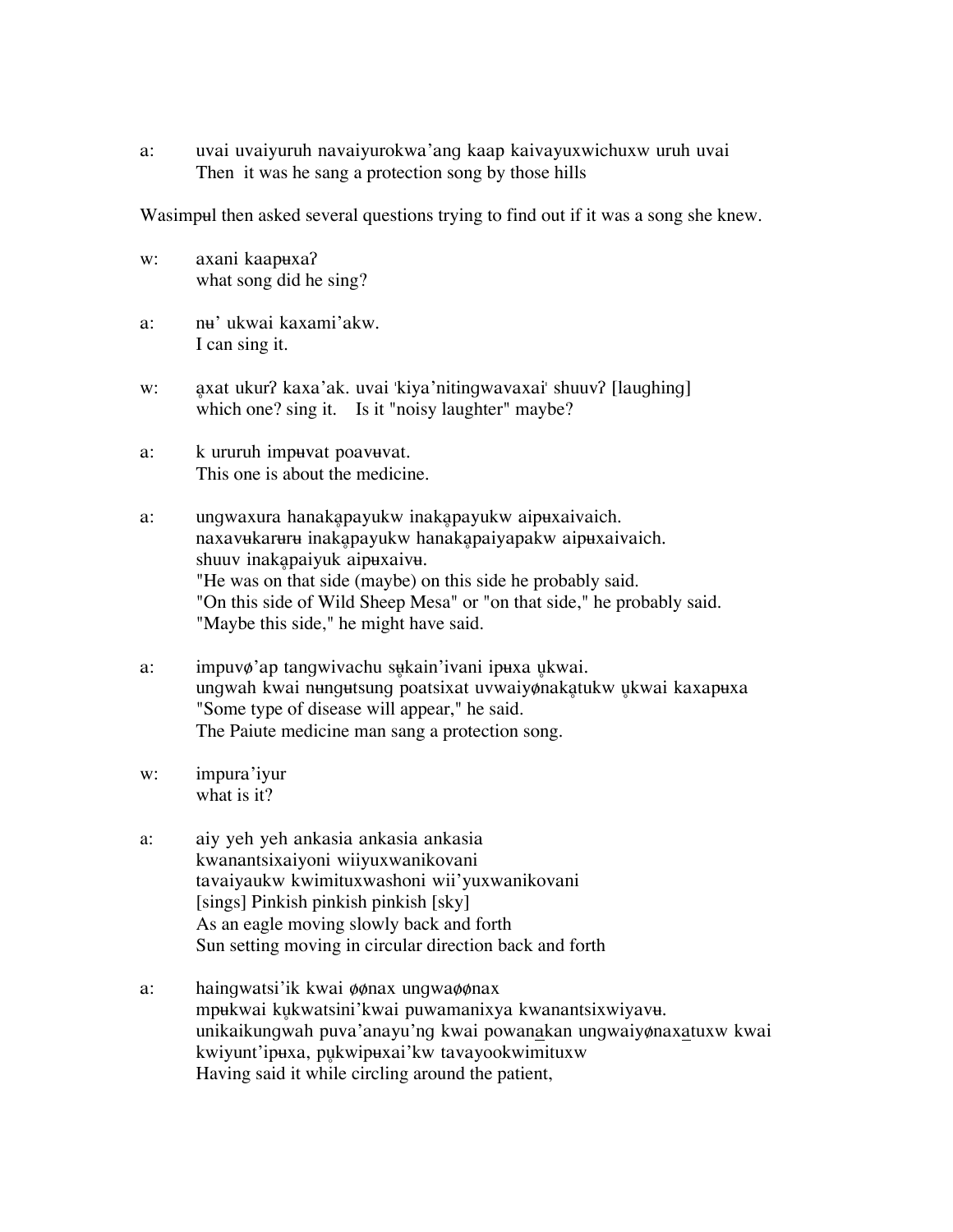it was like what Navajos usually do performing a ceremony with the eagle feather. When he did that--performing the protection ceremony around the patient, He turned it (the disease) around towards the sunset.

a: imiaxwangukwai muwanixaip My late father told this story.

Ani clearly framed this telling as a story. The first phrase, uvai uvaiyuruh, translated as 'then' is one of a set of phrases that are used at the beginning of stanzas and also sometimes introduce stories. For the ending frame, she uses, imiaxwangukwai muwanixaip. muwanixaip means 'my late father' and invoking the name of the person—most commonly an ancestor—who told them the story is a common way toframe the beginning or end a narrative. However, although imiaxwangukwai is also used as a story frame, in my experience it is only used to start a story and, then, only myth stories. Furthermore, it appears to be untranslatable—even by the Paiute storytellers who use the term. When I asked for a translation the only one I ever got was that it was like 'Once upon a time.' In other words, it is being used metacommunicatively to cue the listener into the kind of story to which they will be listening. It clearly does not mean literally 'told this story.' I believe what Ani was doing here by using a framing device more usual for the beginning of myth stories was simply emphasizing the storyness of her narrative.

For our purposes, this story's reliance on place is also crucial. It is the place that triggered/ keyed the narrative and for Ani the landscape was so essential that she had to remember which side of Wild Sheep Mesa it was that the Paiute medicine man performed the protection ceremony before she could go on with the narrative. For the San Juan people this area is particularly sacred becaus it is where Coyote let the Paiute people out of the quiver—it is the center of the earth. This would not be mentioned because it is cosidered common knowledge.

During the narrative, Wasimpul kept asking what the song was that was referred to in the opening line, even trying to guess at which one it was—"which one? sing it. Is it *noisy laughter* maybe?" *uvai 'kiya'nitingwavaxai' shuuv?* However, her mother kept putting her off and instead spent quite a bit of time contextualizing the story as happening at a certain place. I was surprised when Ani finally sang the song because it turned out to be a popular song—one that even I knew. By not revealing the song to the end, she emphasized the central importance of place and put the song into what for her was the significant context. She knew that most people liked and could sing the song but also she must have realized that most people like her daughter did not realize the original purpose of the song since they had never witnessed a Paiute medicine man performing a protection ritual. I think that she wanted to make sure that her knowledge about this song was recontextualized for the new generation and that the importance of place in Paiute life ways was made clear. Ani died less than a year after this conversation.

The following story was told in January 2000 during after dinner conversation in Mukwiv's trailer and refers to an event that had taken place only a month or so earlier in the same location. On this occasion, Mukwiv is the primary storyteller although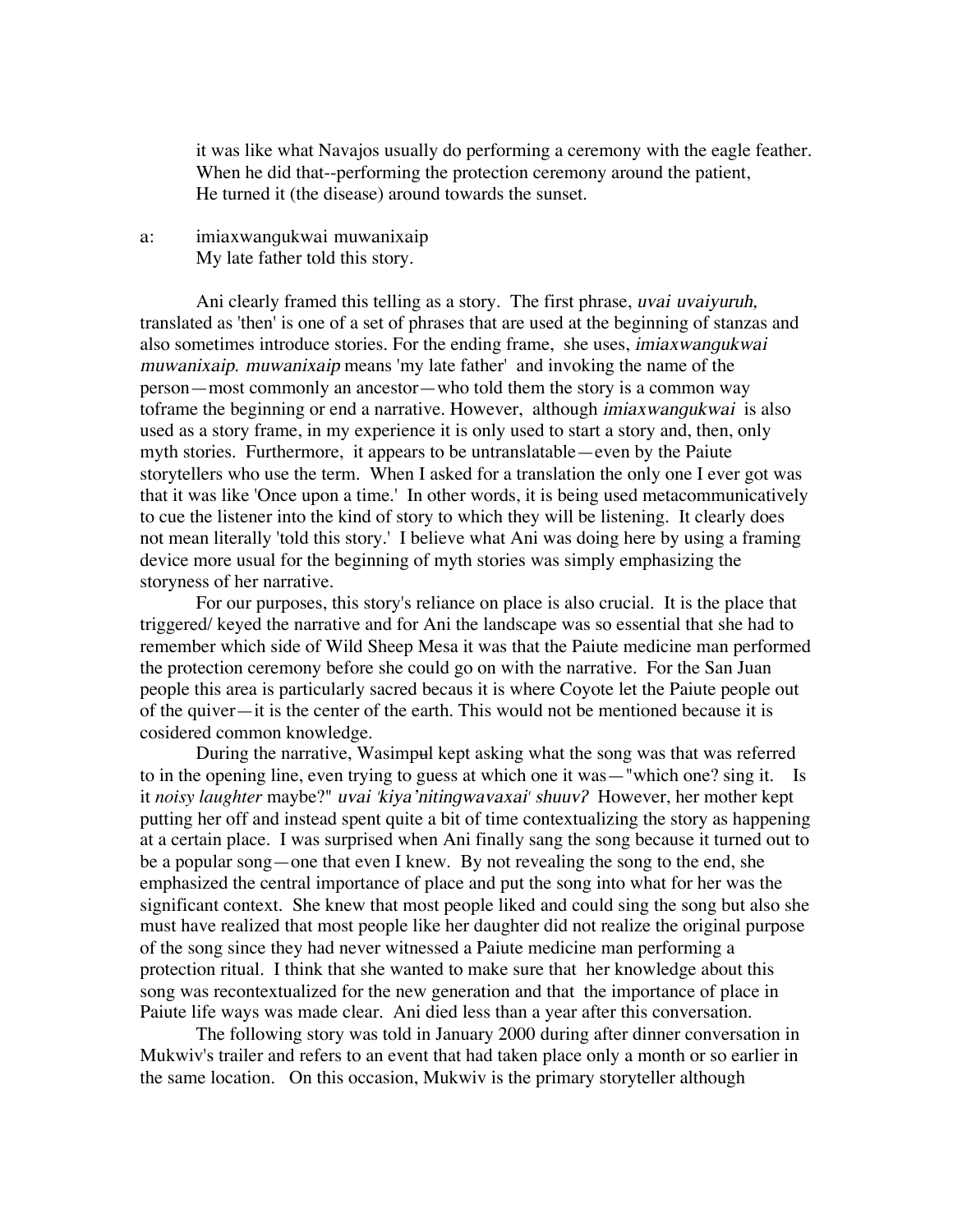everybody contributes. Everyone present on this occasion in Mukwiv's trailer (except me) had actually witnessed the event reported in the story. It is also very likely that all (or most) had either told or listened to this event as a story before, as well. The present event was therefore, a retelling, and a recontextualizing of the narrated event on at least two levels: a cautionary tale for the three year old at the table and an attempt to relocate and reconstruct Paiute identity metadiscursively for all present (including the three yearold). The telling is complicated and enriched by multiple co-tellers, by the ambiguity of the framing, and by multiple focuses. As background to the story—there was a group of people, mainly Anglos but composed of several ethnicities (including other Indians), whose mission was apparently to show Indian people how to dress and behave "properly." Mukwiv calls them "business peoplingw" adding the Paiute animate plural suffix. They had been invited to go to Mukwivi's house; and other Paiutes and some other Indians (including a policeman) showed up. When the "businesspeoplingw" were in the middle of explaining the virtues of middle class Anglo table manners and dress, a Paiute man, Kaamp, shows up drunk and falls down right in front of these well-dressed people. The videotaped interaction shows that at first when they are talking about what happened Tsanna is playing with her nephew, Shushuuxats, and is not paying attention to the story (even though it is actually her comment that led into the story). Notice how suddenly her attention shifts back to the story; and that this is when Mukwiv takes the lead.

The storytelling took place in Tuba City Arizona when four adult siblings, Mukwiv, Piki, Tsana, and Shaivingo'o, and their cousin, Shøøtsi, their mother's sister, Kwis, and cousin's son, three year old Shushuuxats, were eating dinner at Mukwiv's trailer. Tsanna made a comment about the effect of sweet drinks on Shushuuxats: "*auviyang tuvwitsi anikuvani maru ivinguts*" 'Now when he drinks [he's] more out of control.' This led to a story that everybody in the room was already familiar with.

Notice too that--although place does not have the central importance in this narrative that the previous story had, it is still felt necessary to note that they were in the exact place where the narrated event took place and even to establish from which side the main character had entered.

- **Example 3**  $[m = Mukwiv, p = Piki, ts = Tsana, and shai =Shaivingo'o, Sh $\phi = sh\phi\phi tsi, k$$  $=$  Kwis, and sh $=$  Shushuuxats.]
- ts: auviyang tuvwitsi anikovani maru ivinguts.  $(0)$ Now when he drinks more out of control.
- m: mait'aiyungwano ha $\mu$ v kaamp. "aiy $\mu$ ngw'at $\mu$ m t $\mu$ vwits ivikar $\mu$ m," aikar $\mu$ m.(.0) That's what they're telling Kaamp now. "It's not good drinking too much," they say
- sh $\phi$ : [unclear others talking and laughing at same time about 20 seconds]

p: kaichoxo'ang tuxutuxwa mar $\phi$ ' $\phi$ ngut'aa. (1)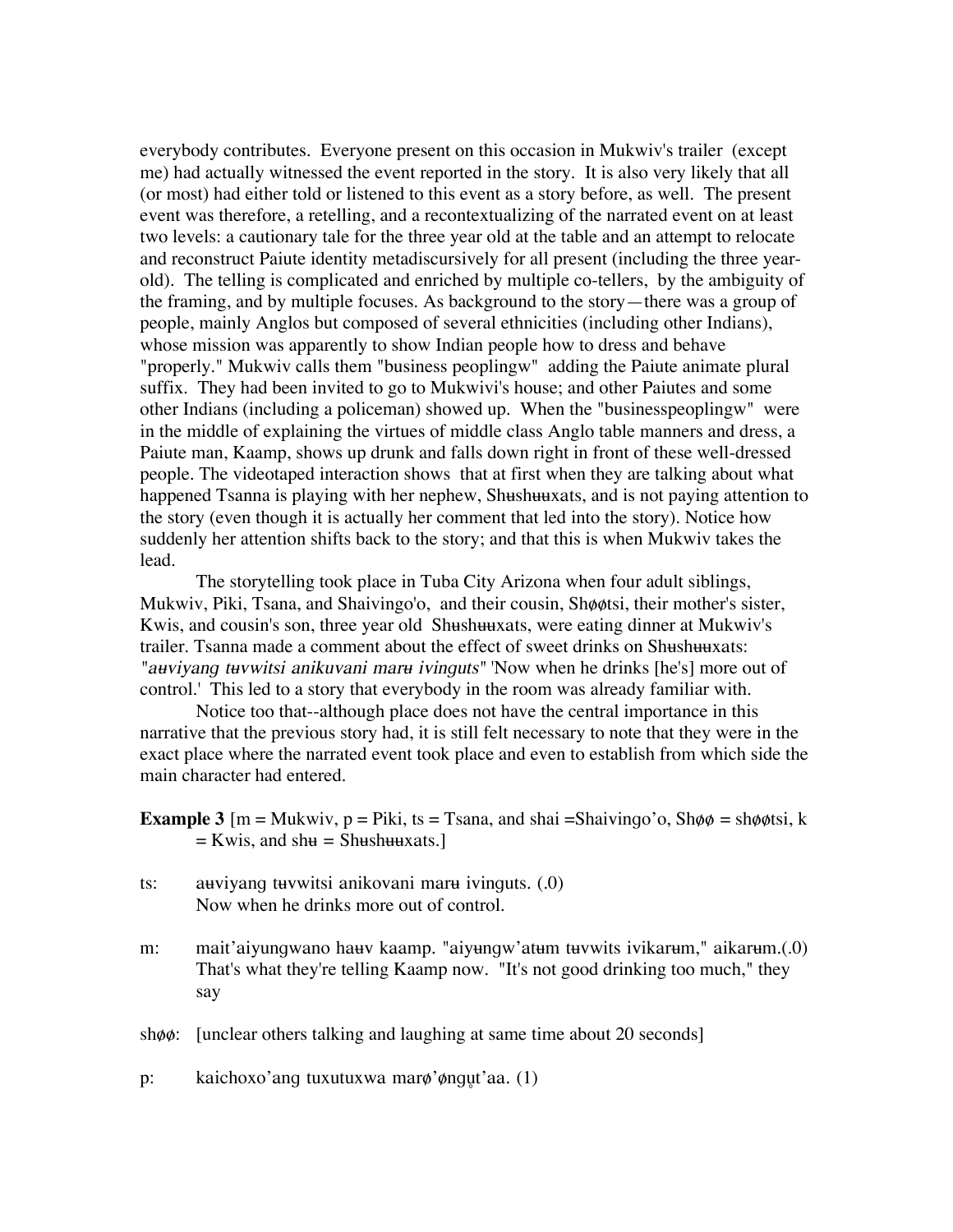His hat was pushed upwards [upwards folded] by someone.

- $sh\phi\phi$ : maningwata'akw tuxutuxw= Somebody did this upwards (with upwards motion of both hands)
- ts:  $=$  'aaah' aik ungwah. (1) He said "aaah"

sh $u_{--}$  "aaah"  $=$ 

I was the only one present who had not been at the meeting; and, as I was concentrating on Tsanna's interaction with the three year old, I was not listening to the story being told in the background. I became aware that an event was happening as Tsanna's attention shifted to the on-going narrative. The point when Tsanna reported "he [Kaamp] said, 'aaah' and Shushuuxats repeated the "aaah" seems to have been a turning point and Mukwiv retakes the lead in the narrative and "breaks into [animated] performance" (Hymes1975, Bauman 1993).

m: = = mavai pa'aiyungwatumu businesspeopling tuwitsi taarau'akatum shuupaxa inaax kaninaxain. (1) axaap'ahap? iyupaungwupuxair'angw kwaiy tunankw? Over there there's lots of business people [wearing] fancy clothes at a meeting in my house. (1) Which way did he come in? Was it this way through here? [pointing] ts: imainakwa $(1)$ From this side.

| k: | $imainakwa =$   |
|----|-----------------|
|    | From this side. |

m: =imainakwa ungwah wakaingu ma'n paxa'imai ungwah. toxoivatu taiyainukwika'a. pu'ivatuum umuh tuwitsi taruaka'tumu, taiyanukwika' From this side, he comes in He's walking like this. (with arms showing walking motion) Right over here his feet flipped over head. (with upwards motion of both hands) right in front the ones wearing fancy clothes his legs went up over his head.

# [ Laughter  $(3)$ ]

ts: matsikw up'aang pioxwapapaxa'ing. Matsikw dragged him out.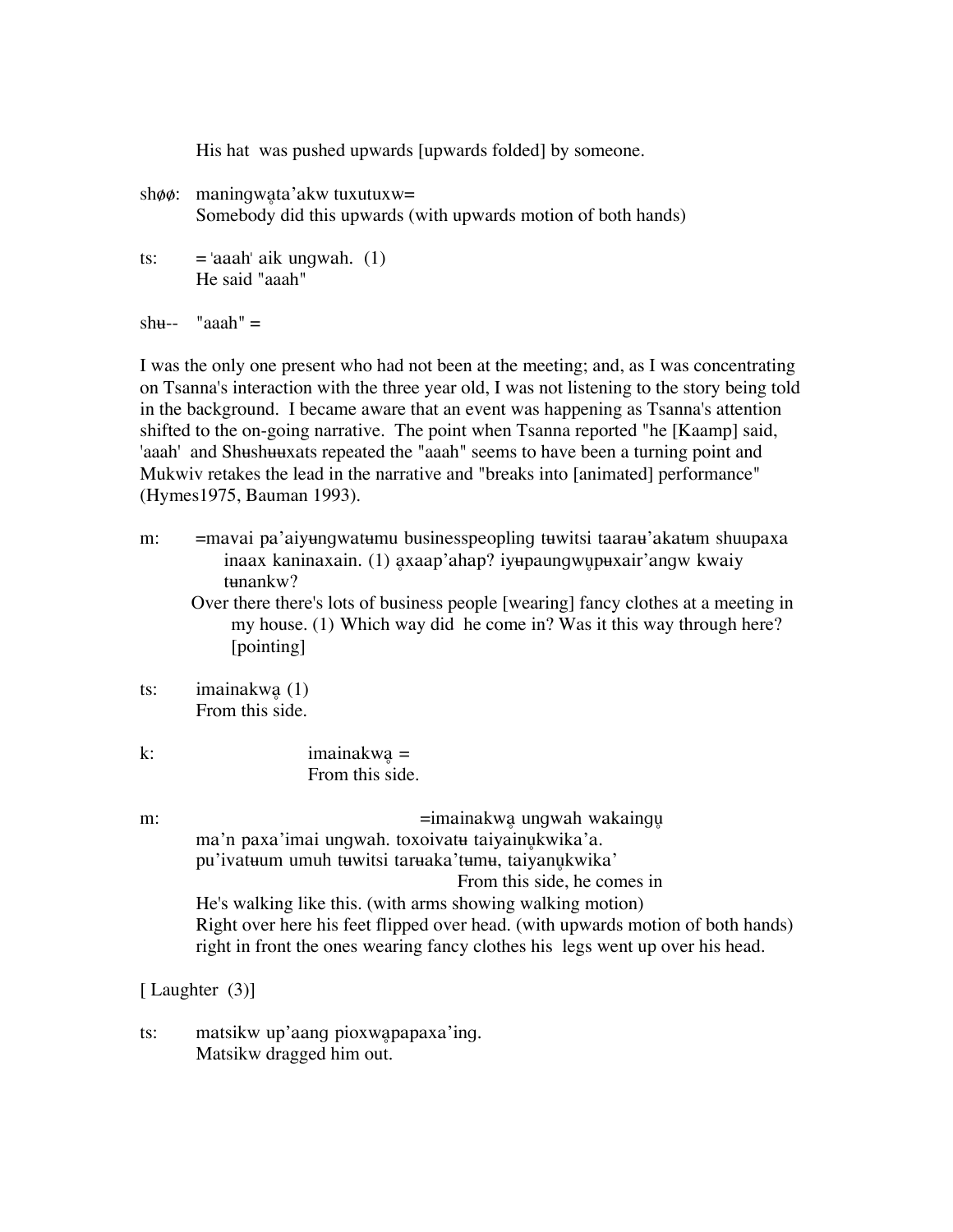| m:                                                         | tuxwaivøvøti'ikw ukwain uvai<br>Instead, he's putting up a show [Laughter]                                                                    |                                                                                                                                   |
|------------------------------------------------------------|-----------------------------------------------------------------------------------------------------------------------------------------------|-----------------------------------------------------------------------------------------------------------------------------------|
| shai:                                                      | umuaxav ukwai karui pørisits<br>Sitting among the people was the police [more laughter]                                                       |                                                                                                                                   |
| m:                                                         | yaaikiyaka'ni shuwatumuni, marukatsing uwanai apaxai // turian<br>The others were dying laughing, while the white person kept talking instead |                                                                                                                                   |
| ts:                                                        |                                                                                                                                               | $\theta$ //apaxaixai =<br>talking, huh?                                                                                           |
| m:                                                         | $=$ turian shuwatumuni yaaikiyaka'ni $=$<br>instead the others were laughing                                                                  |                                                                                                                                   |
| shai:                                                      | $=$ shuyukwai //p $\phi$ risits ura'ai<br>one of them was police.                                                                             |                                                                                                                                   |
| m:                                                         |                                                                                                                                               | //shuyukwai// pørisits ura'ai kamutsipa//ni nuranukwivøri//<br>one of them was police. Like a rabbit, playing and running around. |
| sh <sub>H</sub> :                                          | <i>going you runaway, hunh?</i> maning. =                                                                                                     | //kamuntsini. where you//                                                                                                         |
|                                                            | <i>going you runaway, hunh?</i> [He]'s doing that.                                                                                            | like a rabbit. where you                                                                                                          |
| $ts-$ shu:                                                 |                                                                                                                                               | $=$ maning $=$ [laughs]<br>[He]'s doing that.                                                                                     |
| shu:                                                       |                                                                                                                                               | $=$ like that maning<br>like that doing that.                                                                                     |
| $m-$ shu:                                                  | $k$ amuts $=$<br>Jackrabbit                                                                                                                   |                                                                                                                                   |
| $sh\mathbf{u}$ :                                           | =kamuts <i>like that runaway</i><br>Jackrabbit like that runaway                                                                              |                                                                                                                                   |
|                                                            | k-- shu: runaway                                                                                                                              |                                                                                                                                   |
| ts--shu: axap'a? toxowaikaip'av?<br>What way? Any old way? |                                                                                                                                               |                                                                                                                                   |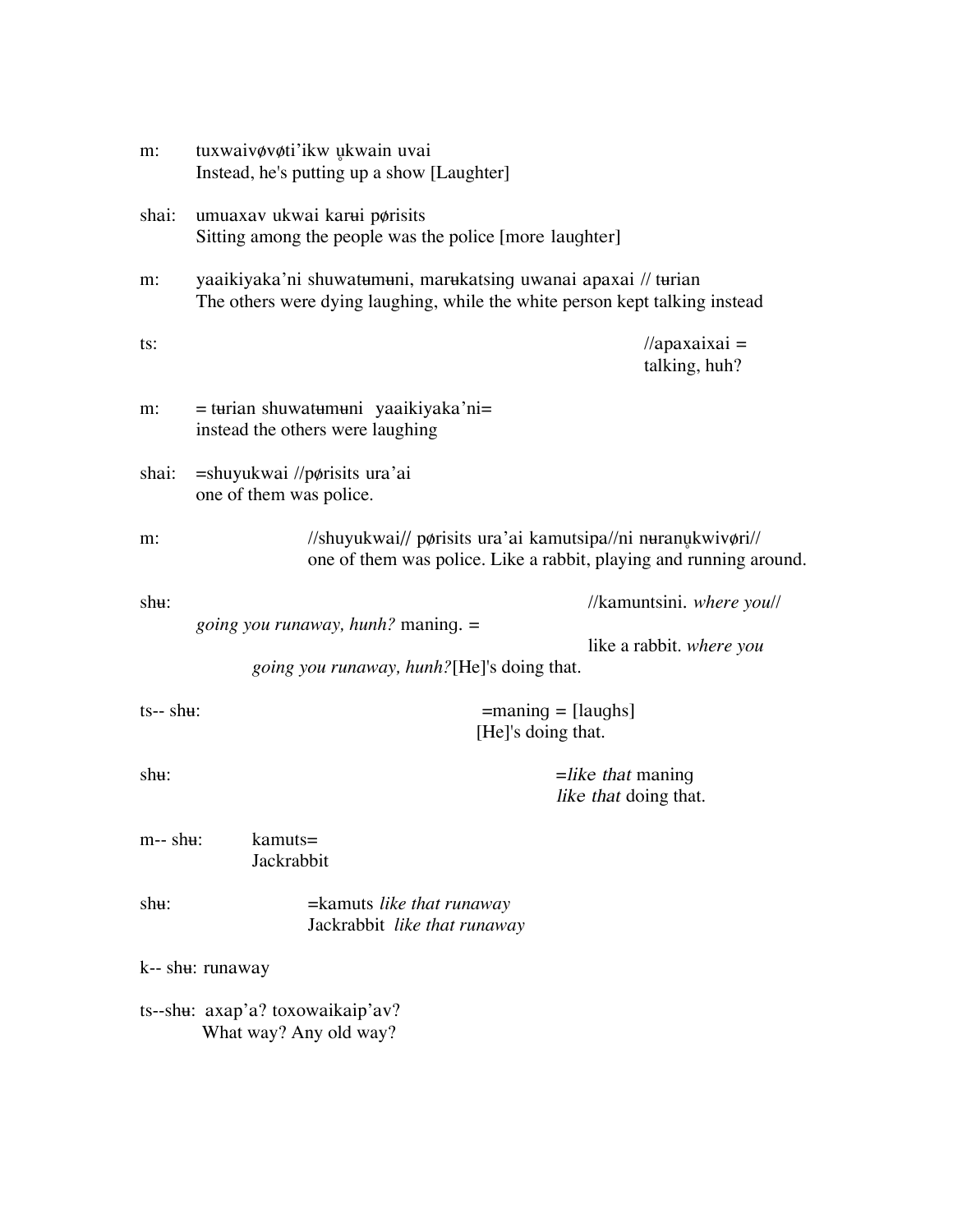| shu: tuvwitsikwan, // runaways-- |
|----------------------------------|
| Really fast like, runaway        |

m: //twwitsikwan Really fast like.

ts: piya murachi. piya murachiyuangu hin.  $=$ He 's drunk on sweets. He 's suddenly drunk on sweets.

m: =piya murachi (1) He 's drunk on sweets.

 $sh\phi\phi$ : piya murachi He 's drunk on sweets.

When Tsanna switches her attention from Shushuuxats to the ongoing narrative, it seems at first that the boy is paying attention to something in the next room rather than the story; however, closer attention to the footage reveals he is listening to the narrative all along and therefore it is not surprising when he re-enters the narrative interaction. Notice also how the storytellers encouraged his participation by repeating his statements and asking him questions about the actions of the character in the story. Just like Na'aintsits We un in example one, they have, in effect, reoriented the story in order to include him.

This story displays multiple perspectives and stances. 1) There is Tsanna's perspective about Shushuuxats being out of control, drunk on sweets. 2) Mukwiv related Shushuuxats's case to Kaamp about whom she reported that "they say": "it isn't good to drink so much," and 3) Tsanna reported that Matsikw dragged Kaamp out of the meeting. However, the humor of the narrative is directed at the people in fancy dress rather than the drunk man. To understand what is going on here, we have to understand that drinking and alcoholism does not have the same stigma in Paiute society as it does in Euro-American society. People just think of it as a disease and continue to respect the person. In this case, Kaamp was compared to Jackrabbit while with other people it has been to the trickster, Coyote. This narrative, then, is also about identity and being Paiute. Like Coyote stories and Basso's Portraits of the Whiteman (1979), it shows the listener how not to act, i.e., like silly Anglos who think it is important to wear fancy clothes and act "properly.' But also not like the undisciplined Jackrabbit jumping around and falling in front of a hunter or in this case a policeman.

All three of these narratives can be understood as participants' attempts to reconstruct what it means to be Paiute in changing social, political, and physical landscapes, but they accomplish this in different ways. Na'aintsits Wun and Shushuuxats co-told story is perhaps an attempt to keep some things as much the same as possible in a rapidly changing world. Shushuuxats was a two year old who was being raised in a monolingual Paiute-speaking household and he was out at the place where the traditional event should be, where it actually was taking place—the normal situation for this kind of narrative. He was also speaking in Paiute about traditional events. What I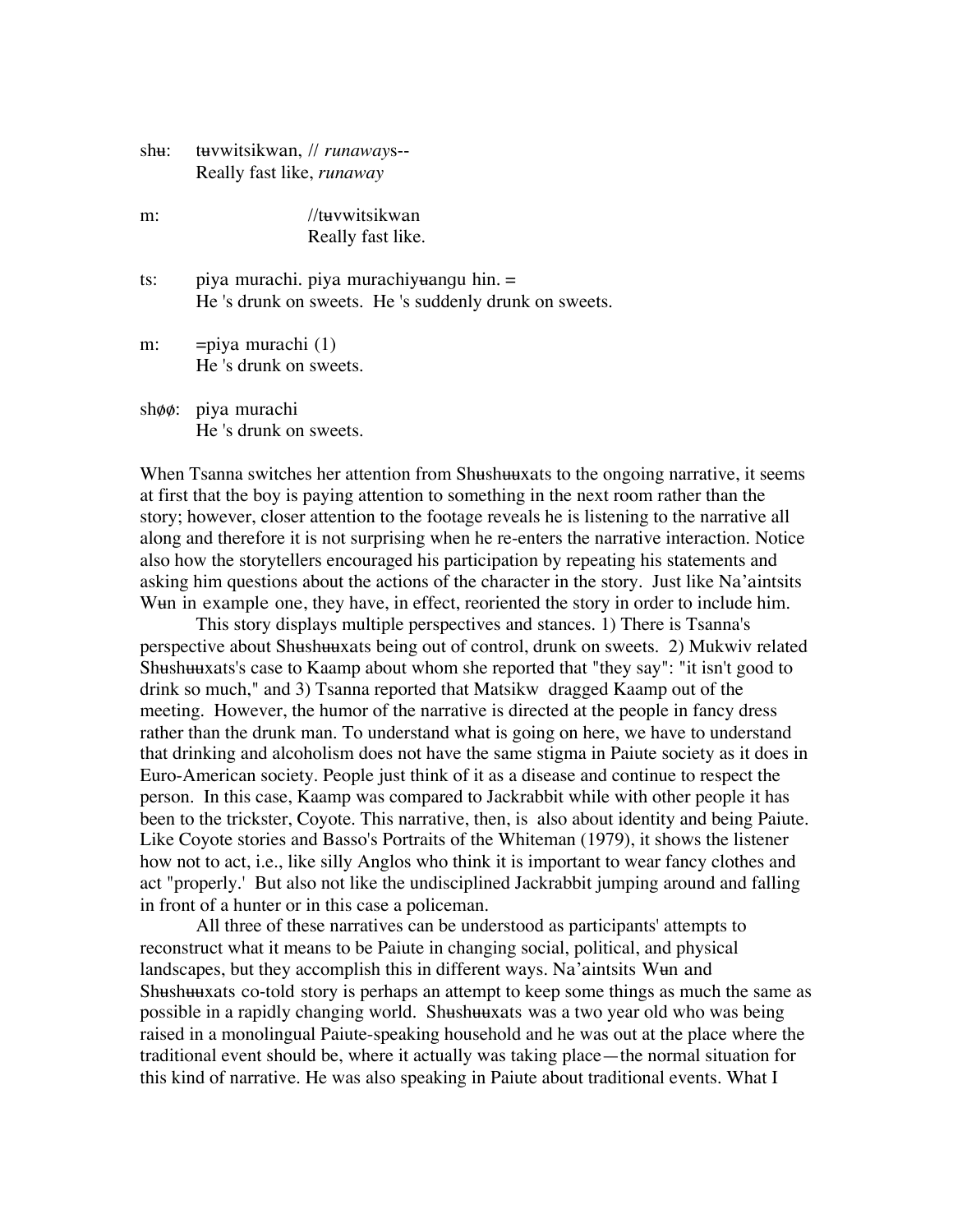think was innovative about the story was the way Na'aintsits W<sub>tem</sub> framed it by saying that he was telling this "good story" and linking it subtly to both his language ability and the place. In the past, she would not have needed to do any of that because the linkages were all just taken for granted.

In Ani's story, the narrative genre already existed, but this time the context of its telling (the physical place) had to be discursively created. Ani reconstructs a traditional event witnessed many years before, taking her daughter and nephew metaphorically back to an important part of their physical and cultural landscape. In the past, the kind of information contained in this story would get passed down while visiting the place itself. The changing political situation between the Paiute and Navajo tribes makes this more difficult today. Also, in the past, children and young adults would have been naturally exposed to Paiute ritual practices. Now, a story stands in for the experience, albeit a story that was carefully fashioned with strong ties connecting the narrating event to the narrated event. These include ties, such as reported speech, reported song, and the references to place. In addition, by framing the story with devices more usual for myth or legend stories, Annie has extracted, or released the story from the landscape, making it available for telling in social situations not physically associated with the place of its occurrence.

The co-narrated story where the participants co-construct a retelling of the story about the drunk man and the business people, is also a traditional story form, but one which the Paiutes have frequently used to comment on social change and differences between themselves and others. The situational context of its re-telling allows a unique structure to emerge (Bauman & Briggs 1990). This emergent structure allows the participants to make this a narrative about what it means to be Paiute; at the same time, it becomes a narrative about Shushuuxats and a language socialization event, socializing him both to begin to know how to think about people wearing fancy clothes and to begin to be a storyteller. His participation in narrating the story was key to Tsanna closing the story with a version of the opening frame which was—"when he drinks he's more out of control," but recontextualized by the intervening narrative to—"he 's drunk on sweets." Without his participation at the end of the narrative event it is unlikely that Tsanna would have commented on his behavior and it is only the parallel "he 's drunk on sweets" comment that constructs the beginning comment in retrospect as a framing device.

Whereas at least one Paiute narrative form is changing as a result of changes in the social and political environment, others are already constructed to take advantage of the social changes to contextualize and reinforce Paiute behaviors and values.

### **Notes**

1. See Franklin and Bunte 1994:249-252) for a discussion of sacred places and of Paiutes feelings about them.

2. The names used in this paper are their own Paiute names. Almost all Paiutes have several names including their Anglo or Euro-American one. I asked them what they wanted to be called when I wrote about them. I told them I was uncomfortable just using their legal Anglo name. So since they are a small community anyone who knows them